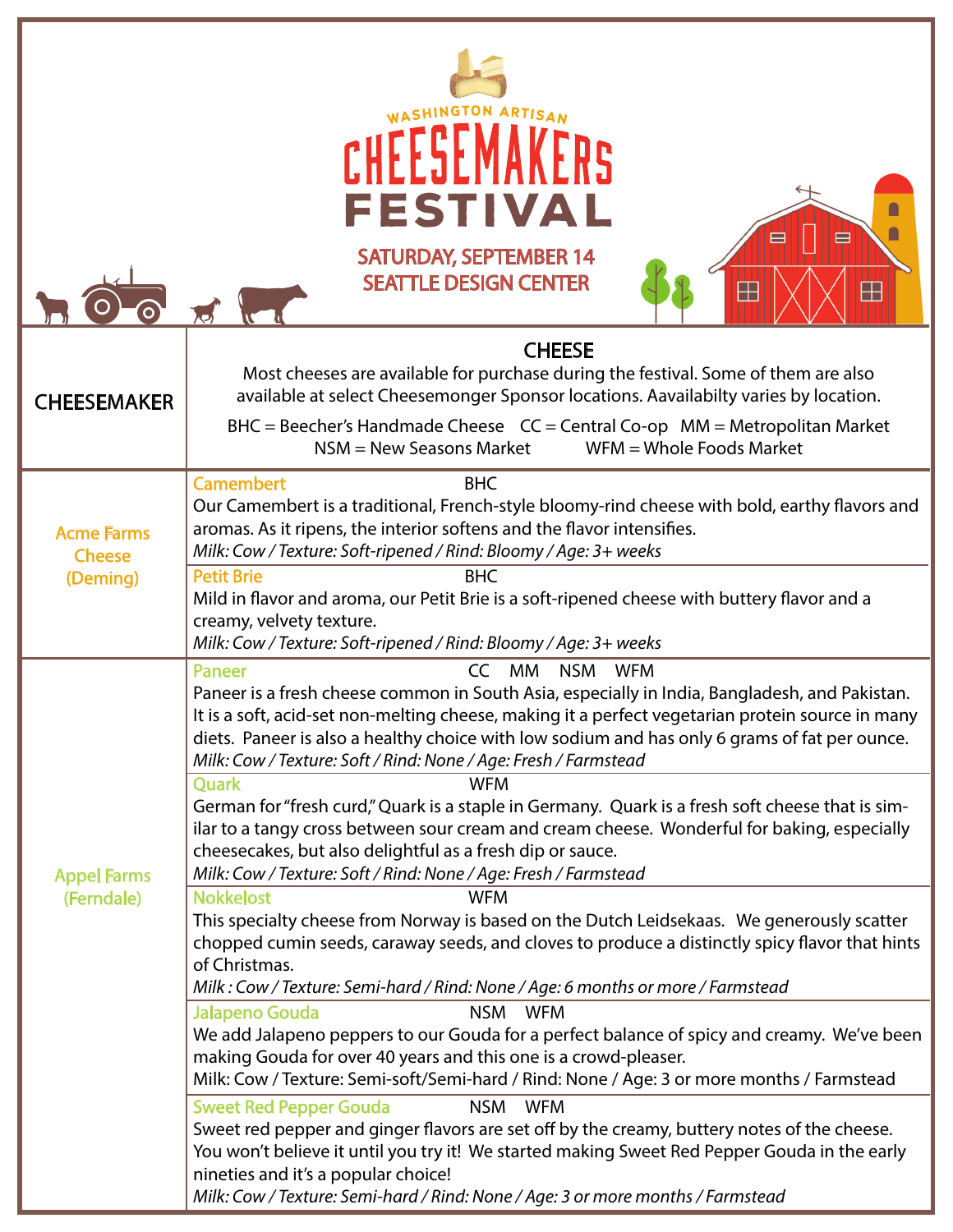| <b>Beecher's</b><br><b>Handmade Cheese</b><br>(Seattle) | <b>Flagship</b><br>BHC CC MM NSM WFM<br>A uniquely robust cow's milk cheese in a class all by itself. Semi-sharp, rich and nutty with<br>notes of brown butter and a slightly crumbly texture. A cross between Cheddar and Gruyère.<br>Milk: Cow / Texture: Semi-hard / Age: 15+ months<br><b>New Woman</b><br><b>BHC</b><br>MM WFM<br>Adding Jamaican jerk spices creates a savory cheese that has a smoky flavor. Earthy, nutty,<br>slightly spicy and sweet.<br>Milk: Cow / Texture: Semi-hard / Age: 2+ months<br><b>Marco Polo</b><br><b>NSM</b><br><b>BHC</b><br>MM<br><b>WFM</b><br>Celebrating Marco Polo who is credited with bringing pepper to Europe. Milled green and<br>black peppercorns. Rich savory umami flavor and butter notes with a creamy texture.<br>Milk: Cow / Texture: Semi-hard / Age: 2+ months |
|---------------------------------------------------------|------------------------------------------------------------------------------------------------------------------------------------------------------------------------------------------------------------------------------------------------------------------------------------------------------------------------------------------------------------------------------------------------------------------------------------------------------------------------------------------------------------------------------------------------------------------------------------------------------------------------------------------------------------------------------------------------------------------------------------------------------------------------------------------------------------------------------|
|                                                         | <b>Dutch Hollow Dulcet</b><br>BHC MM<br><b>WFM</b><br>NSM<br>Made in Beecher's New York location using Jersey cow's milk from Dutch Hollow Farm, outside<br>of Albany. Pasteurized. Aged at least 2 months. New York, NY. Lightly tangy and elegant. Rich<br>with butterfat and a smooth creamy texture.<br>Milk: Cow / Texture: Semi-hard / Rind: Rindless / Age: At least 2 months<br><b>Flagship Reserve</b><br><b>BHC</b><br>MM NSM WFM<br>Hooped and aged using the traditional cloth-bound method. Pasteurized. Aged at least 13<br>months. Seattle, WA. Robust, nutty flavor with notes of brown butter. Rich and clean with a<br>firm texture and a long creamy finish.<br>Milk: Cow / Texture: Semi-hard / Rind: Clothbound / Age: At least 13 months                                                               |
| <b>Black Sheep</b><br><b>Creamery</b><br>(Chehalis)     | <b>Mopsy's Best</b><br>Salty nutty flavors in a cheese whose origins are in Northern England.<br>Milk: Sheep / Texture: Hard / Rind: Natural / Age: 3-6 months / Farmstead / Raw<br><b>St. Helens</b><br>Mild and smooth St. Helens is a washed curd sheep milk cheese.                                                                                                                                                                                                                                                                                                                                                                                                                                                                                                                                                      |
|                                                         | Milk: Sheep / Texture: Hard / Rind: B-linens washed rind / Age: 3-6 months / Farmstead<br><b>Sleeping Beauty</b><br>MM<br>NSM WFM<br>CC                                                                                                                                                                                                                                                                                                                                                                                                                                                                                                                                                                                                                                                                                      |
|                                                         | Rich and buttery with a supple sharpness. Named after a legendary beauty that came be-<br>tween mighty Pahto (Mt. Adams) and Wy'East (Mt. Hood).<br>Milk: Cow / Texture: Semi-hard / Rind: Natural / Age: 90 days / Organic / Raw                                                                                                                                                                                                                                                                                                                                                                                                                                                                                                                                                                                            |
|                                                         | <b>Glacier Blue</b><br>BHC CC MM<br><b>NSM</b><br><b>WFM</b>                                                                                                                                                                                                                                                                                                                                                                                                                                                                                                                                                                                                                                                                                                                                                                 |
|                                                         | An approachable blue with a rich, savory flavor and fudgy texture. This cheese will convert                                                                                                                                                                                                                                                                                                                                                                                                                                                                                                                                                                                                                                                                                                                                  |
| <b>Cascadia Creamery</b><br>(Trout Lake)                | anyone to a blue cheese lover.<br>Milk: Cow / Texture: Semi-soft / Rind: Natural / Age: 75 days / Organic / Raw / Blue                                                                                                                                                                                                                                                                                                                                                                                                                                                                                                                                                                                                                                                                                                       |
|                                                         | <b>Cloud Cap</b><br><b>BHC</b><br>MM WFM                                                                                                                                                                                                                                                                                                                                                                                                                                                                                                                                                                                                                                                                                                                                                                                     |
|                                                         | A dynamic cheese with grassy notes that reflect the mountain pasture. A milky, firm and cit-<br>rusy paste with hints of mushroom near the rind.<br>Milk: Cow / Texture: Semi-soft / Rind: Aged bloomy rind / Age: 75 days / Organic / Raw                                                                                                                                                                                                                                                                                                                                                                                                                                                                                                                                                                                   |
|                                                         | Sawtooth<br><b>MM</b><br>NSM WFM<br>Rich and brothy with hints of fruit and a delightfully smooth semi-soft texture. Peaty notes<br>from the washed rind give it just enough funk<br>Milk: Cow / Texture: Soft-ripened/ Rind: Washed rind / Age: 60-75 days / Organic / Raw                                                                                                                                                                                                                                                                                                                                                                                                                                                                                                                                                  |
| <b>Castle Rock Goat</b><br>Farm<br>(Zillah)             | <b>Cheddar</b><br>A uniquely satisfying take on a classic cheese.<br>Milk: Goat / Texture: Semi-hard / Rind: Natural / Age: 2+ months / Farmstead                                                                                                                                                                                                                                                                                                                                                                                                                                                                                                                                                                                                                                                                            |
|                                                         | <b>Feta</b><br>Pasteurized milk and a light pressing give this cheese a delightful flavor.<br>Milk: Goat / Texture: Soft / Rind: / Age: / Farmstead                                                                                                                                                                                                                                                                                                                                                                                                                                                                                                                                                                                                                                                                          |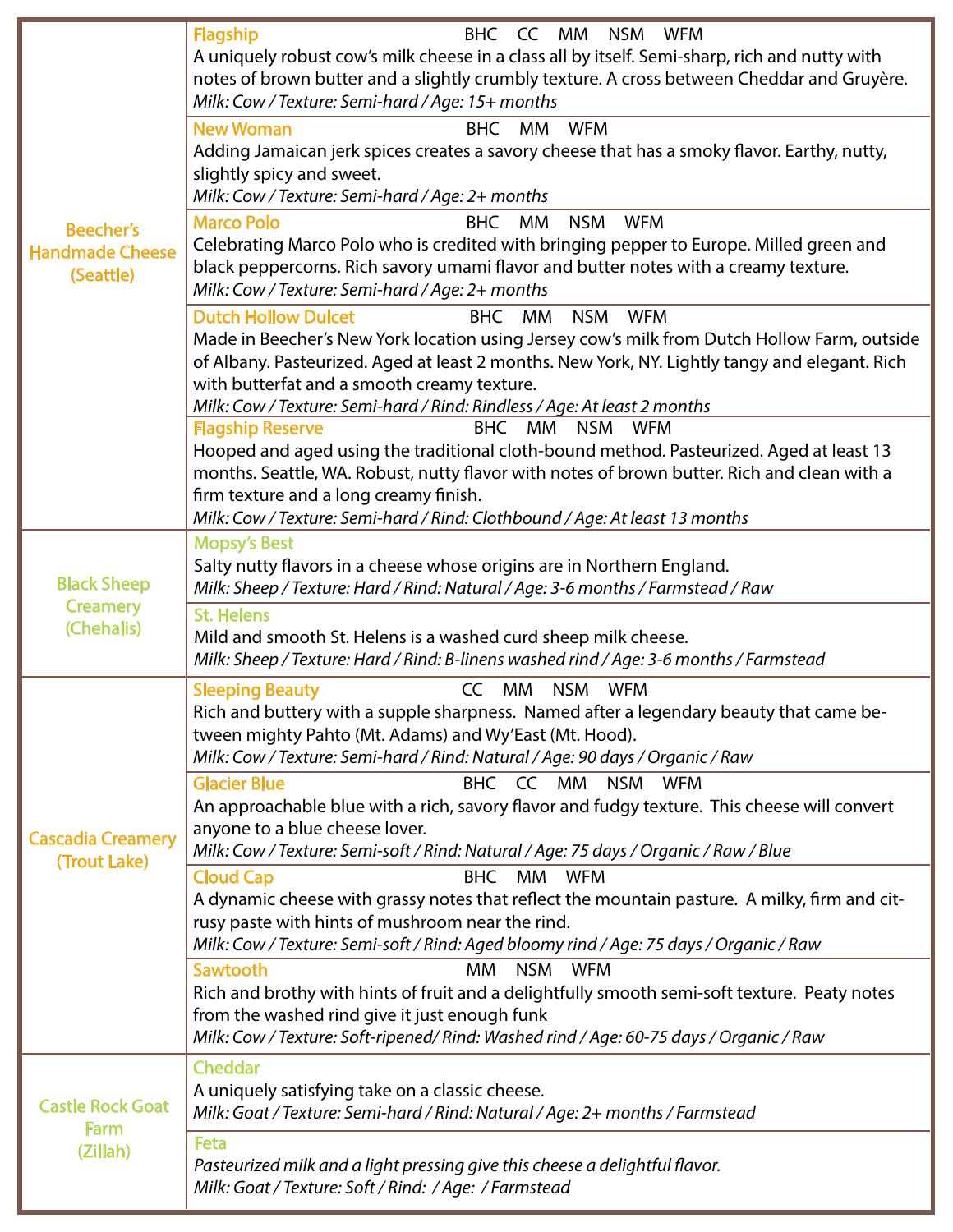| <b>Cherry Valley Dairy</b><br>(Duvall)                     | <b>Fromage Blanc</b><br>A fresh bright and tangy soft cheese made from skim milk and fresh Jersey cream. This Tradi-<br>tional French cheese has notes of fresh cream, citrus, pear, with shifts in flavour following the<br>change of season.<br>Milk: Cow / Texture: Fresh/soft Age: Fresh / Farmstead<br><b>Gray Salt Cultured Butter</b><br><b>BHC</b><br>Cultured cream churned into silky-smooth deliciousness. Mixed with coarse gray salt from<br>France. |
|------------------------------------------------------------|-------------------------------------------------------------------------------------------------------------------------------------------------------------------------------------------------------------------------------------------------------------------------------------------------------------------------------------------------------------------------------------------------------------------------------------------------------------------|
|                                                            | Milk: Cow / Texture: Fresh/soft Age: Fresh / Farmstead<br><b>Herbed Rose Butter</b>                                                                                                                                                                                                                                                                                                                                                                               |
|                                                            | Classic French blend of dried green herbs with dried lavender and rose petals are gently fold-<br>ed into our Gray Salt Butter, resulting in a luscious, aromatic butter.<br>Milk: Cow / Texture: Soft / Rind: Bloomy / Age: Fresh / Farmstead                                                                                                                                                                                                                    |
| <b>Conway</b><br><b>Family Farm</b><br>(Camas)             | <b>Yacolt Burn Cheddar</b><br>With distinct notes of smoked paprika, this hand-stirred, beautifully marbled cheese is cave-<br>aged with a slightly smokey taste that shines in many flavorful dishes and on cheeseboards.<br>Milk: Goat / Texture: Hard / Rind: Natural dry salted / Farmstead                                                                                                                                                                   |
|                                                            | <b>Boulder Creek Cumin</b><br>The flavor of cumin is prominent in this cheese and goes well with white wine and hearty<br>stews, but is truly a favorite with Mexican dishes.<br>Milk: Goat / Texture: Hard / Rind: Natural / Farmstead                                                                                                                                                                                                                           |
|                                                            | <b>Silver Star Classic White</b><br>Classic white stirred-curd cheese with luscious melting properties. Blends well into dishes and<br>is also a creamy standalone with hors d'oevres. Cave aged to various stages of sharpness.<br>Milk: Goat / Texture: Hard / Rind: Natural / Farmstead                                                                                                                                                                        |
|                                                            | <b>Columbia Gorge Caraway</b><br>The rye is pronounced enough to stand with beer and pretzels, or as a sweet note to a ba-<br>guette.<br>Milk: Goat / Texture: Semi-hard / Rind: Natural / Age: 6 months / Farmstead                                                                                                                                                                                                                                              |
|                                                            | Rosenblum<br>The cheese exhibits a beautiful creamy texture with fresh, crisp, slightly tangy flavor. It pairs<br>beautifully with nuts and fruit and works spectacularly on a Charcuterie Plate. As stunningly<br>complex at it's namesake- Mary Rosenblum.<br>Milk: Goat / Texture: Hard / Rind: Natural / Age: 6-12 months / Farmstead                                                                                                                         |
| <b>Daniel's Artisan</b><br>(Ferndale)                      | <b>Bonneville</b><br><b>NSM</b><br>Bonneville, is a semi-soft wine washed in Washington Syrah<br>Milk: Cow / Texture: Semi-soft / Rind: Natural Rind / Age: / Farmstead                                                                                                                                                                                                                                                                                           |
|                                                            | <b>Fuego</b><br>Fuego, is a pepper coated and pepper infused with WA grown peppers<br>Milk: Cow / Texture: Semi-soft / Rind: Naturan Rind, chile coated / Age: / Farmstead                                                                                                                                                                                                                                                                                        |
|                                                            | <b>Burrino</b><br>Milk: Cow / Farmstead                                                                                                                                                                                                                                                                                                                                                                                                                           |
| <b>Fantello Farmstead</b><br><b>Creamery</b><br>(Enumclaw) | <b>Filomena</b><br>A semi hard washed rind Tomme, with a melting and smooth ivory paste with evenly distributed lit-<br>tle eye opening. The flavors are buttery, milky, grassy, nutty with a tough of pungency from the rind.<br>Milk: Cow / Texture: Semi-hard / Rind: washed / Age: 4 months / Farmstead / Raw                                                                                                                                                 |
| <b>Ferndale Farmstead</b><br>(Ferndale)                    | CC MM<br>NSM WFM<br><b>Smoky Scamorza</b><br>This cheese is hung on ropes to age, a technique used by artisans for hundreds of years, giving<br>it a pear shaped body. It has a bold and more buttery flavor than its traditional version.<br>Milk: Cow / Texture: Semi-soft / Rind: natural smoked rind / Age: / Farmstead                                                                                                                                       |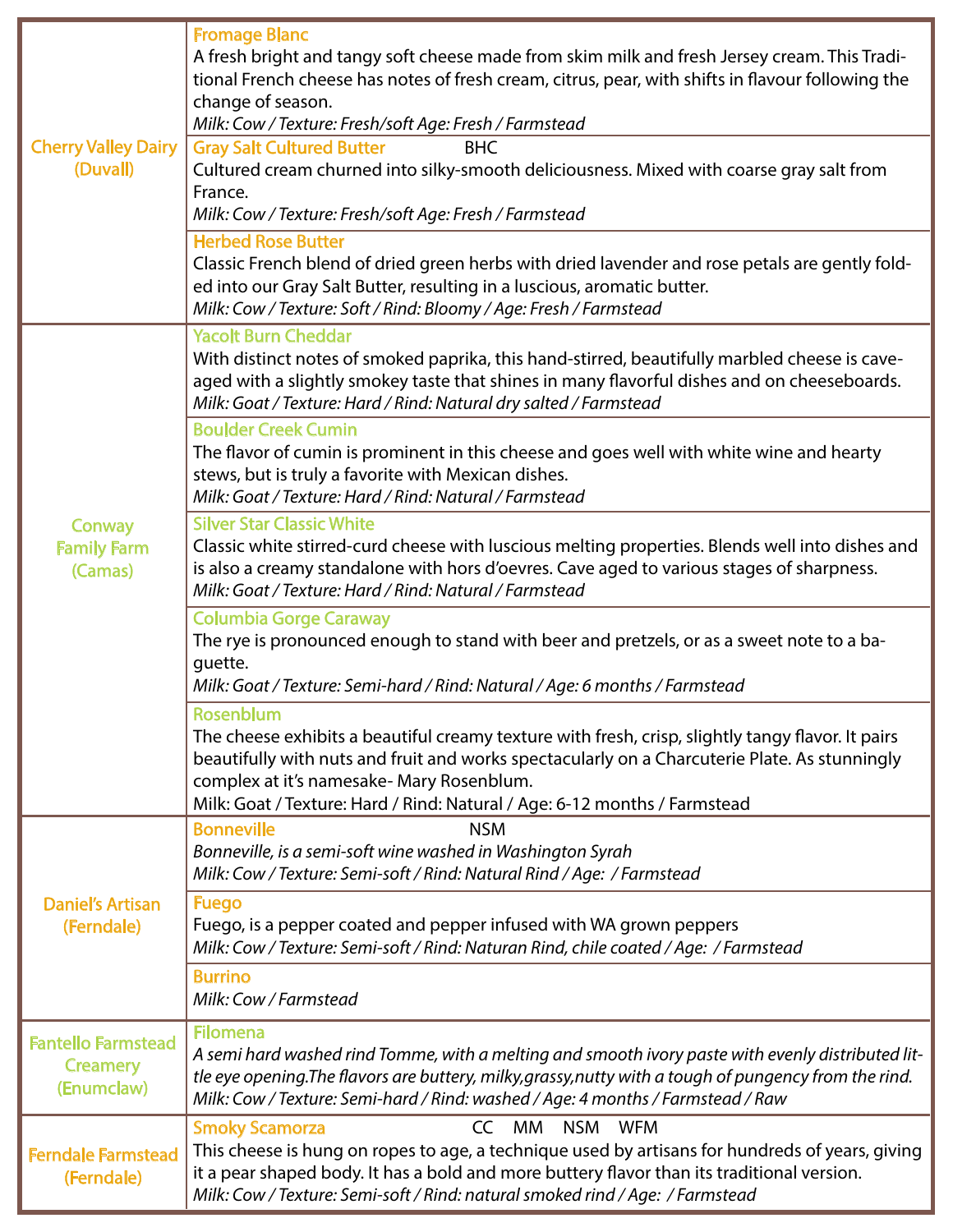|                                                     | <b>NSM</b><br><b>WFM</b><br><b>Asiago</b>                                                                                                                                                                                                                                                                                                                                                                                                                                                                                                                                                 |
|-----------------------------------------------------|-------------------------------------------------------------------------------------------------------------------------------------------------------------------------------------------------------------------------------------------------------------------------------------------------------------------------------------------------------------------------------------------------------------------------------------------------------------------------------------------------------------------------------------------------------------------------------------------|
| <b>Ferndale Farmstead</b><br>(Ferndale)             | Our Asiago Pressa is styled after the Pressata style of this cheese in Italy which is typically only<br>aged 2-3 months. The whole milk gives this young version a sharp and grassy flavor. A great<br>substitute for cheddar in most applications.<br>Milk: Cow / Texture: Hard / Rind: natural rind / Age: less than 4 months / Farmstead<br><b>Fresh Mozzarella</b><br>CC NSM WFM<br>Our Fresh Mozzarella is vinegar-free, farmstead fresh, whole milk mozzarella with a delicate<br>flavor and texture. Made with Italian cultures instead of vinegar to give you the full mozzarella |
|                                                     | flavor that this well-known cheese deserves.<br>Milk: Cow / Texture: Soft / Rind: / Age: FRESH / Farmstead                                                                                                                                                                                                                                                                                                                                                                                                                                                                                |
| <b>Gothberg Farms</b><br>(Bow)                      | МM<br><b>WFM</b><br><b>Chevre</b><br>Like a cloud, light, lemony and pleasantly tart. A great cheese sweet, savory or stand along.<br>Milk: Goat / Texture: Soft / Rind: / Age: Fresh / Farmstead                                                                                                                                                                                                                                                                                                                                                                                         |
|                                                     | Feta<br>BHC WFM<br>LLighter salted than most. Perfect tang. Works well in recipes or on cheese board.<br>Milk: Goat / Texture: / Rind: / Age: 1+ month / Farmstead                                                                                                                                                                                                                                                                                                                                                                                                                        |
|                                                     | Gouda<br><b>WFM</b><br>Creamy, nutty, buttery and almost sweet. Great on cheese boards. Good melting cheese too.<br>Milk: Goat / Texture: Semi-soft / Rind: / Age: / Farmstead                                                                                                                                                                                                                                                                                                                                                                                                            |
| <b>Harmony Fields</b><br>(Bow)                      | <b>Sally's Best</b><br>OSally's Best is a soft, spreadable sheep cheese that is similar to goat's chevre, but with a<br>creamier texture. The light flavor of this cheese makes it perfect for spreading on crackers or<br>sandwiches. It also crumbles nicely in a salad or omelette.<br>Milk: Sheep / Texture: Soft / Rind: / Age: fresh / Farmstead                                                                                                                                                                                                                                    |
|                                                     | <b>Fleecemaker</b><br>Fleecemaker is a sirene-style white brine cheese made from 100% sheep's milk. Similar to<br>Greek feta with a tart, lemony finish, Fleecemaker has a creamier texture than most feta, with a<br>touch of saltiness that pairs perfectly with salads, soups and pastas.<br>Milk: Sheep / Texture: Soft / Rind: / Age: Fresh / Farmstead                                                                                                                                                                                                                              |
|                                                     | La Bertha<br>FLa Bertha is a tomme-style sheep cheese defined by its buttery texture and nutty flavor. Aged<br>on the farm, La Bertha derives its distinctive grassy overtones from the Skagit pasturelands. A<br>perfect complement to tart jams, honey and herb-based poultry dishes.<br>Milk: Sheep / Texture: Semi-hard / Rind: / Age: 3 months / Farmstead                                                                                                                                                                                                                           |
| <b>Lost Peacock</b><br><b>Creamery</b><br>(Olympia) | <b>Thai Garlic Chevre</b><br>BHC CC MM<br>Flavored with Thai chili peppers and garlic. A unique flavor profile that offers a savory<br>goodness with a hint of spice.<br>Milk: Goat / Texture: Soft / Rind: Fresh / Age: Fresh / Farmstead                                                                                                                                                                                                                                                                                                                                                |
|                                                     | <b>Halloumi</b><br>BHC CC MM<br>A delightfully crispy on the outside, gooey on the inside, squeaks in your mouth, bit of<br>perfection. Sprinkled with sea salt, this cheese was made to be the star of the show.<br>Milk: Goat / Texture: Other / Rind: Fresh / Age: Fresh / Farmstead                                                                                                                                                                                                                                                                                                   |
|                                                     | BHC CC MM<br><b>Chevre</b><br>Soft and spreadable, lightly creamy with notes of summer pasture and lemon. A simply beauti-<br>ful farmstead cheese, made with just sea salt.<br>Milk: Goat / Texture: Soft / Rind: Fresh / Age: Fresh / Farmstead                                                                                                                                                                                                                                                                                                                                         |
| Mt. Townsend<br><b>Creamery</b><br>(Port Townsend)  | <b>Off Kilter</b><br>BHC CC<br>МM<br><b>NSM</b><br><b>WFM</b><br>Off Kilter is a Salish Sea inspiration and a unique combination of washed and bloomy rind cheese.<br>We wash this semisoft cheese with Pike Brewing's "Kilt Lifter" Scotch Ale as it ages to create a savory<br>flavor, with a sweet, malty finish.<br>Milk: Cow / Texture: Semi-soft / Rind: Washed / Age: 14 days                                                                                                                                                                                                      |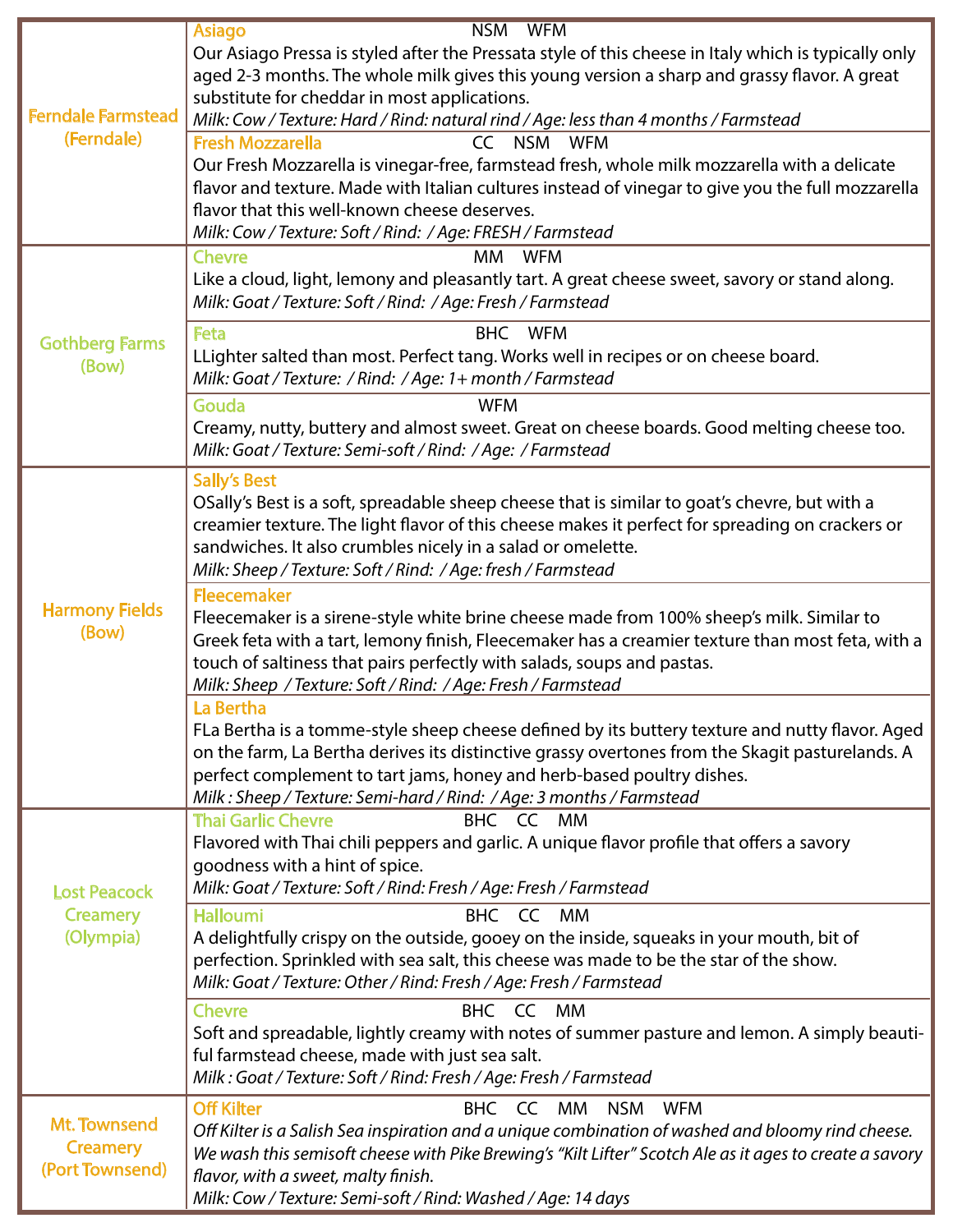| <b>Mt. Townsend</b><br><b>Creamery</b><br>(Port Townsend) | <b>Seatack</b><br>BHC CC MM<br>NSM<br>WFM<br>Seastack is inspired by the rock formations along the Northwest Coast. Its ripened exterior offers<br>earthy, briny flavor which is balanced against a bright, milky interior. Seastack's vegetable ash rind<br>gives this cheese a true Pacific Northwest aesthetic and flavor.<br>Milk: Cow / Texture: Soft-ripened / Rind: Bloomy / Age: 10 days<br><b>Trufflestack</b><br>BHC CC MM<br><b>NSM</b><br><b>WFM</b><br>Trufflestack is created by infusing Seastack with Italian black truffles. The flavor of our milk<br>shines against the decadent flavor of truffles.<br>Milk: Cow / Texture: Soft-ripened / Rind: Bloomy / Age: 10 days<br><b>New Moon</b><br>МM<br><b>WFM</b><br>New Moon is a buttery jack cheese with a soft texture and butterscotch undertones. It is a great<br>melting cheese for paninis, nachos, pizza, pasta and everyday kitchen use. |
|-----------------------------------------------------------|---------------------------------------------------------------------------------------------------------------------------------------------------------------------------------------------------------------------------------------------------------------------------------------------------------------------------------------------------------------------------------------------------------------------------------------------------------------------------------------------------------------------------------------------------------------------------------------------------------------------------------------------------------------------------------------------------------------------------------------------------------------------------------------------------------------------------------------------------------------------------------------------------------------------|
|                                                           | Milk: Cow / Texture: Semi-hard / Rind: None / Age: 10 days                                                                                                                                                                                                                                                                                                                                                                                                                                                                                                                                                                                                                                                                                                                                                                                                                                                          |
| <b>Pleasant Valley</b><br><b>Dairy</b><br>(Ferndale)      | <b>Mutschli</b><br>Really raw, Swiss-style aged cow's milk cheese. Smooth, nutty and sweet.<br>Milk: Cow / Texture: Semi-hard / Rind: Waxed / Age: 16 months / Farmstead / Raw                                                                                                                                                                                                                                                                                                                                                                                                                                                                                                                                                                                                                                                                                                                                      |
|                                                           | Gouda<br><b>BHC</b><br><b>MM</b><br>A European style Gouda in a red wax covering, using the Dutch culturing process<br>and having a mellow, nut-like flavor with a creamery texture.<br>Milk: Cow / Texture: Semi-hard / Rind: Wax / Age: 18+ months / Farmstead / Raw                                                                                                                                                                                                                                                                                                                                                                                                                                                                                                                                                                                                                                              |
|                                                           | <b>Farmstead</b><br>This cheese was developed on the farm, using a culturing process from France. Drier and<br>firmer in texture with a slight tartness in flavor.<br>Milk: Cow / Texture: Semi-hard / Rind: Waxed / Age: 14 months / Farmstead / Raw                                                                                                                                                                                                                                                                                                                                                                                                                                                                                                                                                                                                                                                               |
| <b>Samish Bay Cheese</b><br>(Bow)                         | Vache<br><b>WFM</b><br>Creamy, spreadable.<br>Milk: Cow / Texture: Soft / Farmstead / Organic                                                                                                                                                                                                                                                                                                                                                                                                                                                                                                                                                                                                                                                                                                                                                                                                                       |
|                                                           | <b>Aged Ladysmith</b><br><b>WFM</b><br>Rich, creamy interior. Nice natural rind.<br>Milk: Cow / Texture: Semi-soft / Rind: Natural / Age: a few weeks / Farmstead / Organic                                                                                                                                                                                                                                                                                                                                                                                                                                                                                                                                                                                                                                                                                                                                         |
|                                                           | <b>Extra Sharp Gouda</b><br><b>WFM</b><br>Milk: Cow / Texture: Semi-hard / Rind: / Age: yearsw / Farmstead / Organic                                                                                                                                                                                                                                                                                                                                                                                                                                                                                                                                                                                                                                                                                                                                                                                                |
|                                                           | <b>WFM</b><br>Labneh<br>Pure strained yogurt that is much thicker than Greek yogurt. It is an authentic, traditional<br>product without additives.<br>Milk: Cow / Texture: Soft / Age: Fresh / Farmstead / Organic                                                                                                                                                                                                                                                                                                                                                                                                                                                                                                                                                                                                                                                                                                  |
| <b>Sunny Pine Farm</b><br>(Twisp)                         | <b>Plain Chevre</b><br>CC MM<br><b>NSM</b><br><b>WFM</b><br>Milk: Goat / Texture: Fresh/soft / Age: Fresh / Farmstead / Organic                                                                                                                                                                                                                                                                                                                                                                                                                                                                                                                                                                                                                                                                                                                                                                                     |
|                                                           | <b>Honey Lavender Chevre</b><br>CC MM<br><b>NSM</b><br><b>WFM</b><br>Honey infused with lavender essential oil.<br>Milk: Goat / Texture: Fresh/soft / Age: Fresh / Farmstead / Organic                                                                                                                                                                                                                                                                                                                                                                                                                                                                                                                                                                                                                                                                                                                              |
|                                                           | <b>Black Pepper &amp; Garlic Chevre</b><br>CC MM<br>NSM<br><b>WFM</b><br>Flavored with freshly ground organic black pepper and fresh organic garlic.<br>Milk: Goat / Texture: Fresh/soft / Age: Fresh / Farmstead / Organic                                                                                                                                                                                                                                                                                                                                                                                                                                                                                                                                                                                                                                                                                         |
|                                                           | <b>Parsley Chive Chevre</b><br><b>CC</b><br>МM<br><b>NSM</b><br><b>WFM</b><br>Flavored with fresh organic parsley and chive.<br>Milk: Goat / Texture: Fresh/soft / Age: Fresh / Farmstead / Organic                                                                                                                                                                                                                                                                                                                                                                                                                                                                                                                                                                                                                                                                                                                 |
|                                                           | <b>Garlic Basil Chevre</b><br>CC<br><b>NSM</b><br>МM<br><b>WFM</b><br>Milk: Goat / Texture: Fresh/soft / Age: Fresh / Farmstead / Organic                                                                                                                                                                                                                                                                                                                                                                                                                                                                                                                                                                                                                                                                                                                                                                           |